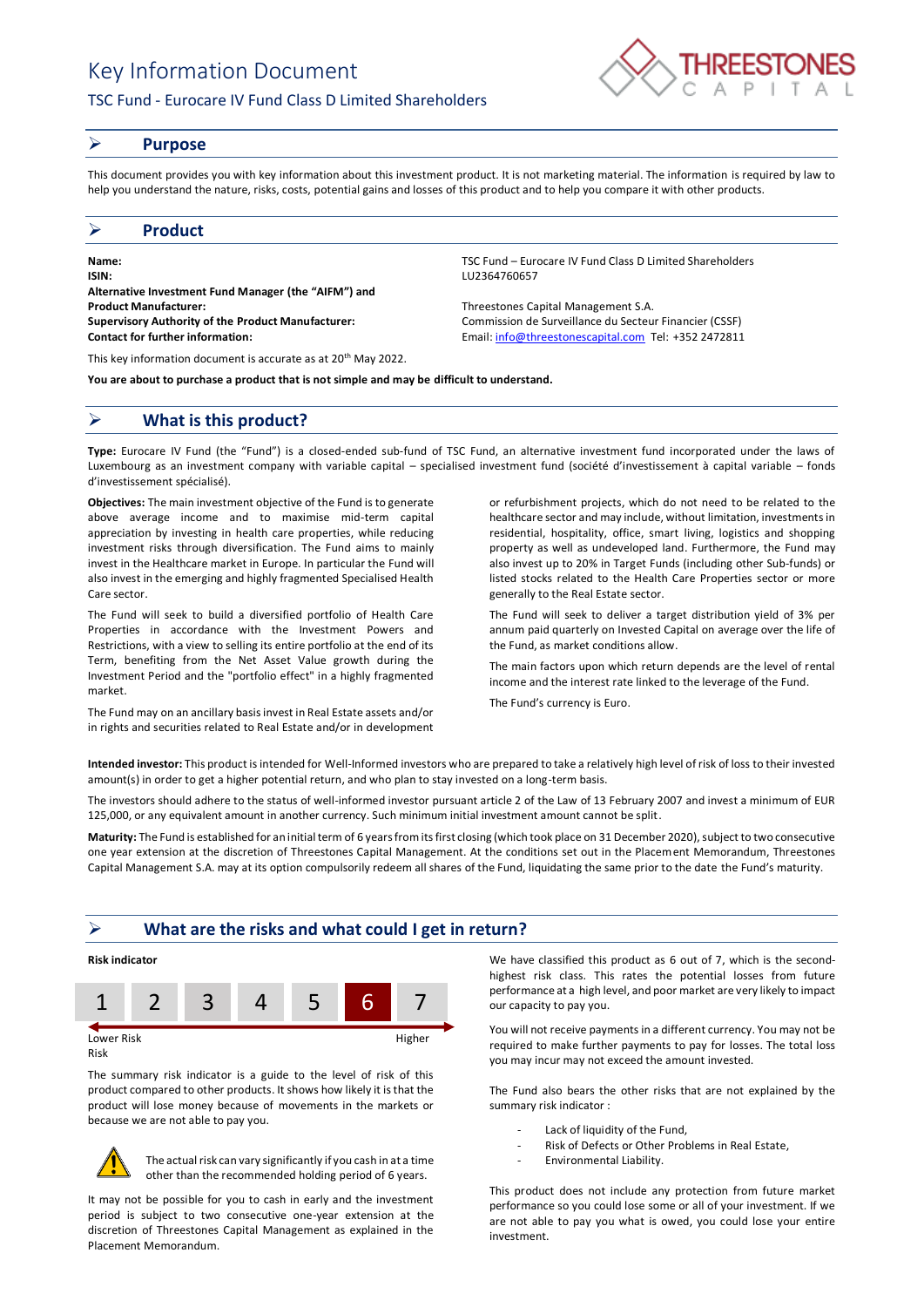# Key Information Document



# TSC Fund - Eurocare IV Fund Class D Limited Shareholders

#### **Performance scenarios**

Market developments in the future cannot be accurately predicted. The scenarios shown are only an indication of some of the possible outcomes based on recent returns. Actual returns could be lower.

| Investment of EUR10,000   |                                     | If you cash in after 1<br>year | If you cash in after 3<br>years | If you cash in after 6<br><b>Vears</b> (recommended holding<br>period) |
|---------------------------|-------------------------------------|--------------------------------|---------------------------------|------------------------------------------------------------------------|
| <b>Stress scenario</b>    | What you might get back after costs | EUR 9,275.25                   | EUR 9,092.39                    | EUR 9,575.92                                                           |
|                           | Average return each year            | $-7.25%$                       | $-3.12%$                        | $-0.72%$                                                               |
| Unfavorable scenario      | What you might get back after costs | EUR 9.362.10                   | EUR 9,697.86                    | EUR 10,776.47                                                          |
|                           | Average return each year            | $-6.38%$                       | $-1.02%$                        | 1.25%                                                                  |
| Moderate scenario         | What you might get back after costs | EUR 9,883.20                   | EUR 11,584.30                   | EUR 14,546.02                                                          |
|                           | Average return each year            | $-1.17%$                       | 5.02%                           | 6.44%                                                                  |
| <b>Favorable scenario</b> | What you might get back after costs | EUR 10.061.00                  | EUR 12,985.12                   | EUR 16,657.29                                                          |
|                           | Average return each year            | 0.61%                          | 9.10%                           | 8.88%                                                                  |

This table shows the money you could get back over the next 6 years, under different scenarios, assuming that you invest EUR10,000. The scenarios shown illustrate how your investment could perform. You can compare them with the scenarios of other products.

The scenarios presented are an estimate of future performance based on evidence from the past on how the value of this investment varies, and are not an exact indicator. What you get will vary depending on how the market performs and how long you keep the investment/product.

This product cannot be easily cashed in. This means it is difficult to estimate how much you would get back if you cash in before the end of the recommended holding period. You will either be unable to cash in early or you will have to pay high costs or make a large loss if you do so.

The figures shown include all the costs of the product itself, but may not include all the costs that you pay to your advisor or distributor. The figures do not take into account your personal tax situation, which may also affect how much you get back.

# ➢ **What happens if Eurocare IV Fund is unable to pay out?**

The investor may face a financial loss due to the default of the Fund. This loss is not covered by an investor compensation or guarantee scheme.

Upon the dissolution of the Fund in the context of insolvency proceedings, the assets of the Fund will be liquidated in an orderly manner and all investments or the proceeds from the disposal or liquidation of investments will be distributed to the Limited Shareholders in compliance with the distribution policy.

# ➢ **What are the costs?**

The Reduction in Yield (RIY) shows what impact the total costs you pay will have on the investment return you might get. The total costs take into account one-off, ongoing and incidental costs

The amounts shown here are the cumulative costs of the product itself, for three different holding periods. They include potential early exit penalties. The figures assume you invest EUR10,000. The figures are estimates and may change in the future.

#### **Costs over time**

The person selling you or advising you about this product may charge you other costs. If so, this person will provide you with information about these costs and show you the impact that all costs will have on your investment over time.

| Investment of EUR10,000         | If you cash in after 1 year | If you cash in after 3 years | If you cash in after 6 years<br>(recommended holding period) |
|---------------------------------|-----------------------------|------------------------------|--------------------------------------------------------------|
| Total costs                     | EUR 946.80                  | EUR 2,644.86                 | EUR 3.720.28                                                 |
| <b>RIY (Reduction in Yield)</b> | 9.09%                       | 4.92%                        | 3.88%                                                        |